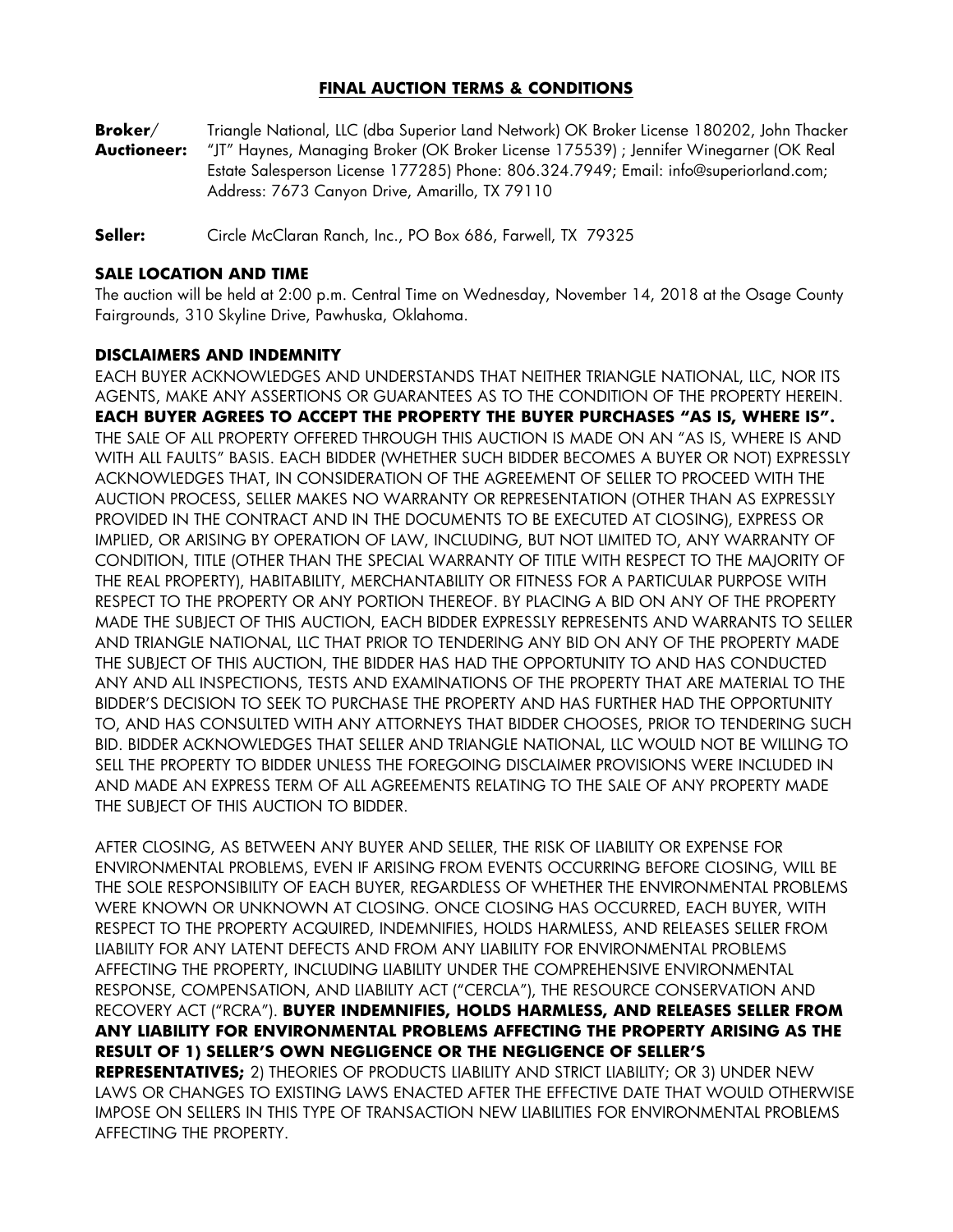#### **PROCEDURE**

This ±1,233 acres located in Osage County, Oklahoma will be offered in 4 individual tracts or as a combination of tracts. There will be open bidding on tracts and combinations until the close of the auction. The property will be sold in the manner resulting in the highest total sale price.

### **ACCEPTANCE OF BID PRICE**

This is an auction with reserve. Bidders shall be notified within 24 hours of the conclusion of the auction if their bids have been received. All successful bidders will sign a Purchase Agreement at the auction site immediately following the close of the auction. Any successful bidder for the purchase of all or any portion of the property is identified herein as a "Buyer". Each Buyer assumes all responsibility for obtaining any necessary financing for the purchase of the property and neither Seller nor Triangle National, LLC, assumes any responsibility for buyer's inability to obtain financing. Bidding/Purchase is not contingent upon a Buyer obtaining financing.

### **BUYER'S PREMIUM**

A 10% Buyer's Premium is in effect for all purchases. The Buyer's Premium will be added to the "Auction Price" to determine "Contract Price."

Ex. High Bid/Auction Price of \$100,000 + \$10,000 Buyer's Premium = Contract/Sales Price of \$110,000.

### **DOWN PAYMENT**

Ten percent (10%) of the Contract Price must be paid as a down payment on the day of the auction, upon signing the Sales Contract immediately following the close of bidding. The down payment may be made in the form of cash, personal check, or cashier's check and will be made payable to the closing agent, FirstTitle, Linda Whisenant, 200 East Main Street, Pawhuska, OK 74056, 918-287-3288. The remainder of the purchase price plus all expenses of closing is payable in cash at closing. YOUR BIDDING IS NOT CONDITIONAL UPON FINANCING, so be sure you have arranged financing, if needed, and are capable of paying cash at closing.

#### **INSPECTION**

On Saturday, November 3 and Wednesday, November 14, 2018, the property will be open to the public for inspection. For a private showing contact Triangle National, LLC at Phone: 806.324.7949; Email: info@superiorland.com; Address: 7673 Canyon Drive, Amarillo, TX 79110.

**MINERALS**: Seller is reserving all oil, gas, and other mineral rights.

# **ADDITIONAL PROVISIONS**

The risk of liability or expense for environmental problems, even those arising from events occurring before closing, will be the sole responsibility of each Buyer, regardless of whether the environmental problems were know or unknown at closing.

Each Buyer indemnifies and holds harmless Seller and Triangle National, LLC from liability for any latent defects and from any liability for environmental problems affecting the property, including liability under:

- i. The Comprehensive Environmental Response, Compensation, and Liability Act;
- ii. The Resource Conservation and Recovery Act;

Each Buyer releases Seller and Triangle National, LLC from liability for any latent defects and from any liability for environmental problems affecting the property, including liability under:

- i. The Comprehensive Environmental Response, Compensation, and Liability Act;
- ii. The Resource Conservation and Recovery Act;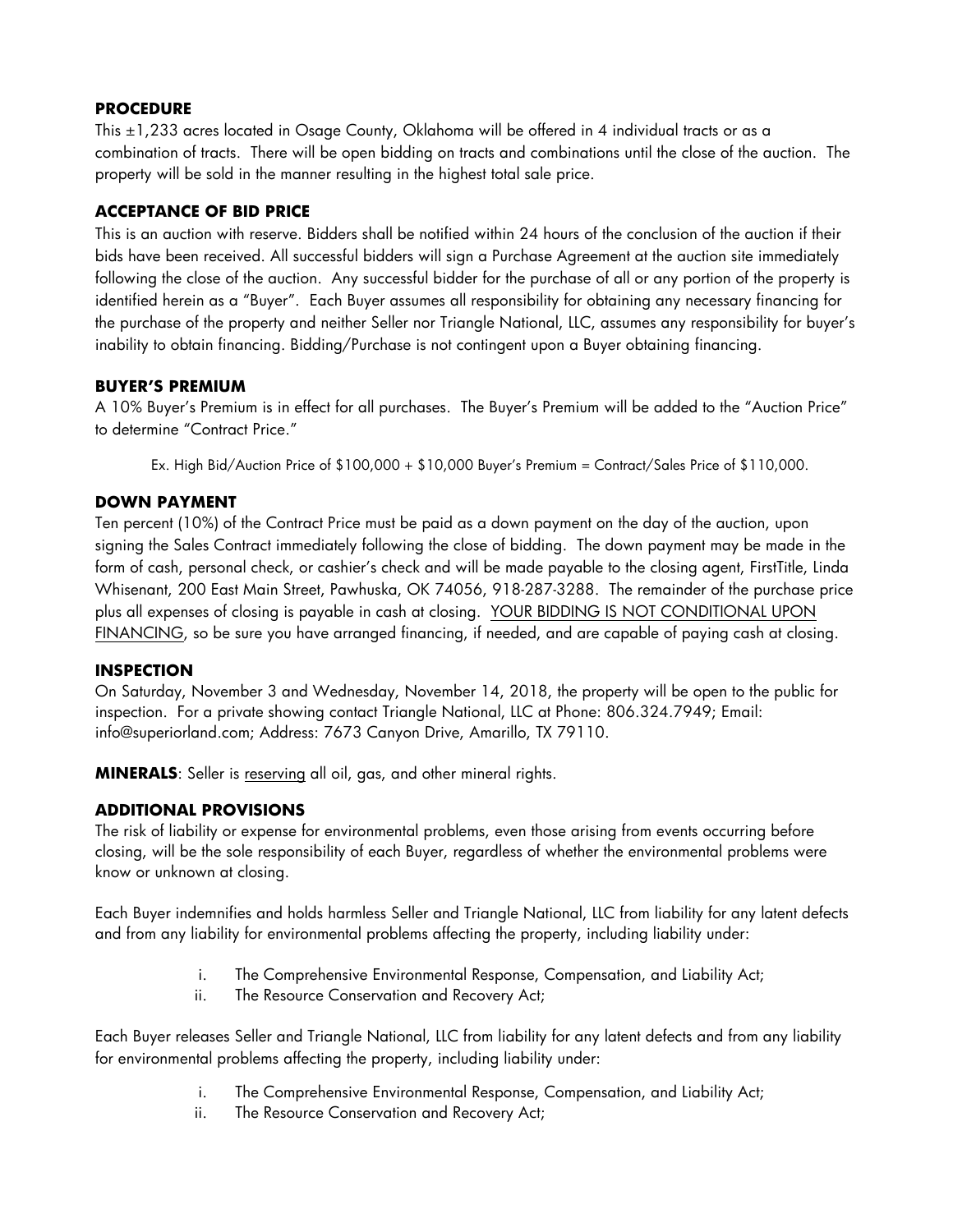Each Buyer indemnifies and holds harmless Seller and Triangle National, LLC from any liability for environmental problems affecting the property arising as the result of:

- i. Seller's own negligence or the negligence of Seller's representatives;
- ii. Theories of products liability and strict liability; and/or
- iii. New laws or changes to existing laws that would otherwise impose on a Seller in this type of transaction.

All tracts are offered subject to easements, restrictions, reservations, covenants, conditions, oil and gas leases, and zoning of record that would be revealed by a current survey and inspection of the property and of public records.

# **CLOSING AND TITLE INSURANCE**

The closing agent is FirstTitle, Linda Whisenant, 200 East Main Street, Pawhuska, OK 74056, 918-287-3288. Closing shall take place on or before December 21, 2018 or as soon as applicable closing documents, abstracts, or surveys (if needed) are completed.

Owner's title insurance will be furnished to Buyer at Buyer's expense. 2018 real estate taxes will be prorated through the date of closing. All surveys, abstract work, or required appraisals shall be at buyer's expense.

Buyer acknowledges, warrants, represents, and agrees that Seller has made the following Title Evidence\* available to Buyer PRIOR TO Buyer's execution of a Sales Contract and PRIOR TO Buyer engaging in, participating in, or entering a bid in the auction pursuant to which the Property was sold to Buyer. Accordingly, Buyer waives title objections.

### **BROKER PARTICIPATION**

Triangle National, LLC agrees to pay any properly licensed Real Estate Broker who registers a successful buyer according to the separate Broker Participation Agreement. The Broker Participation Agreement must be completed and received by Triangle National, LLC before 5 PM on the day prior to the Auction. Contact Triangle National, LLC at Phone: 806.324.7949; Email: secretary@legacylandauctions.com; Address: 7673 Canyon Drive, Amarillo, TX 79110 to obtain the Broker Participation Agreement.

#### **MULTIPLE TRACTS OR PARCELS**

Anyone who submits a bid during the auction process must not leave prior to the conclusion of the Auction as that bid may become the high bid and therefore obligate the bidder to purchase the tract(s) or parcel(s) for the bid price. Various occurrences may cause any given bid to become the high bid on the tract(s) or parcel(s) made the subject of that bid, including, without limitation, the package bidding process of combining some or all of the tract(s) or parcel(s) into a package for bidding.

#### **AGENCY DISCLOSURE**

Triangle National, LLC, is hereby giving notice that they are agents and representatives of the Seller of the property described in this property information package. Please refer to the information about brokerage services on the last page of this package.

# **NOTICE**

This Offering is subject to errors, omissions, prior sale, change or withdrawal without notice, and approval of purchase by Seller.

Information regarding land classifications, square footage of any buildings or dwellings, acreages, prior production, carrying capacities, potential profits, etc., if any, are intended only as general guidelines and have been provided by sources deemed reliable, but whose accuracy we cannot guarantee. Prospective buyers should verify all information to their satisfaction.